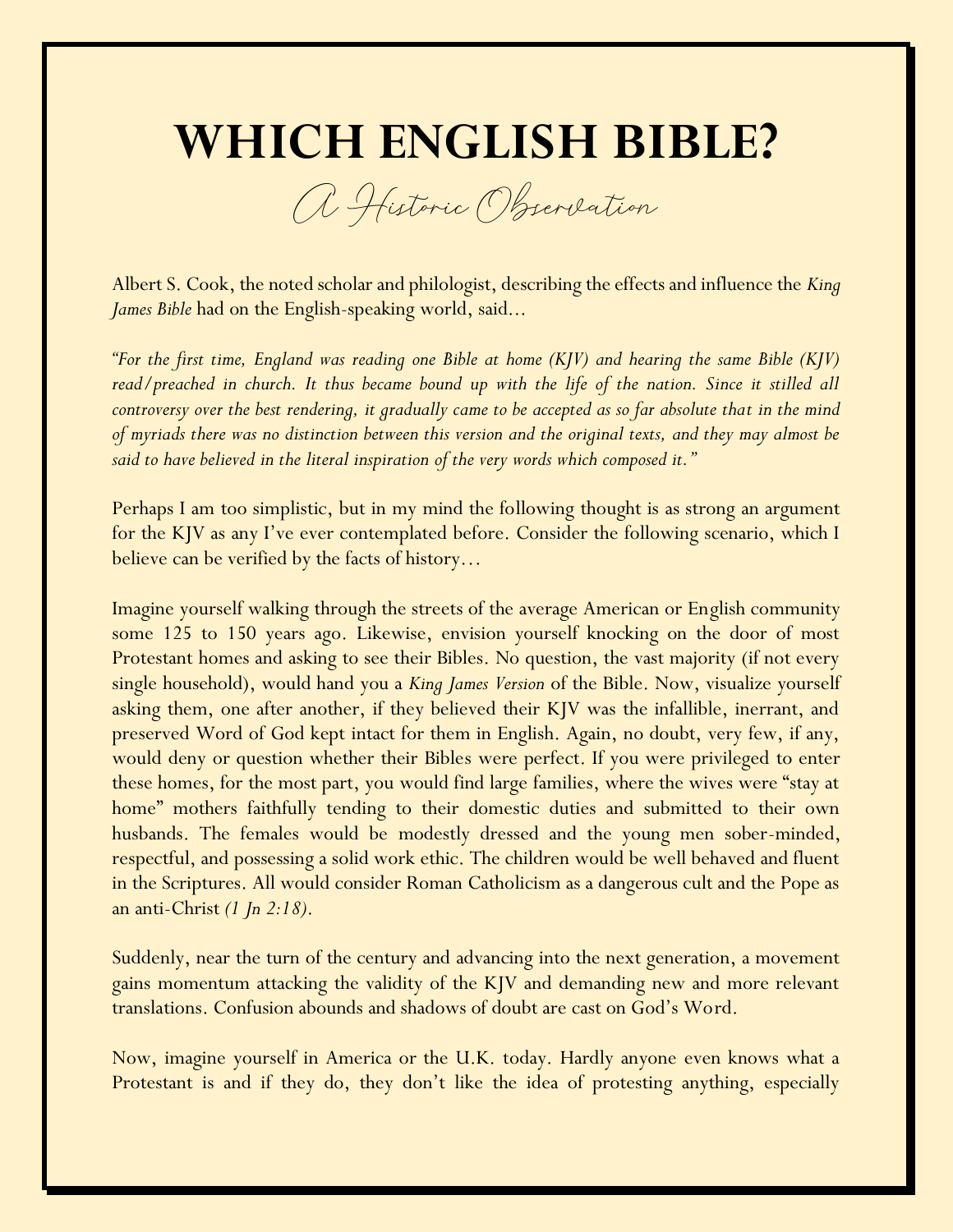Romanism, as they count Roman Catholics as brothers in Christ. Ask the average professing Christian in America what Bible he reads and he will first ask his wife for permission to talk with you. If she agrees, as head of the house, she will literally take the conversation over, showing you any number of dozens and dozens of translations or paraphrases (she may invite you in for a beer and a cigar and if you protest she will quickly cry, *"judge not!"*). Few, if any, will believe the translation of the Bible they read is literally the pure, perfect, and infallible Word of God. Their children, should they have any, are rude, arrogant, disrespectful, naked, lazy, tattooed, pierced, have forgotten where their waist is, and are far more familiar with the words of their favorite rock-n-roll, hip-hop, and rap songs than they are with the words of God. Most live in gross sin and suppose they are right with God no matter what they do.

Dear friend, if you suppose the terrible and awful spiritual condition of our culture has absolutely no link to their low views of God's Word, you are blind. The modern Bible translation movement, with their accusations against the KJV, has spawned a generation of "Bible-agnostics" who believe there are many Bibles, all equally legitimate, but none exclusive or perfect. The fruit is unmistakable. It stands to reason: if we had better Bibles today, we would have more consecrated and mature Christians than yesteryear. The opposite is true. Isn't the trademark lie of the devil, *"yea , hath God said"*? How men fail to see this degradation of faith in Western thinking is directly linked to the maddened *Bible translation movement* is beyond me. Obviously, it is the work of Satan. Don't forget, the Bible is the best-selling book in the world, hence, Bible publishing is very lucrative...

## *"For the love of money is the root of all evil: which while some coveted after, they have erred from the faith, and pierced themselves through with many sorrows." −1 Timothy 6:10*

Today, for the most part, the only English speaking people who believe they have a perfect Bible are the KJV-only believers. Rarely, if ever, do you meet a NKJ-only, or NIV-only, or NAS-only group. Sure, they may believe their translation is the "closest" to the original autographs, but none believe a perfect translation exists. Again, this is an overall lowering of people's view of God's Word and it is all because of the modern Bible translations.

Why can't we believe what God says regarding His Word in His Word? God has promised to preserve His Word…

*"The words of the LORD are pure words: as silver tried in a furnace of earth, purified seven times. Thou shalt keep them, O LORD, thou shalt preserve them from this generation for ever." −Psalm 12:6-7* 

*"Give ear, O my people, to my law: incline your ears to the words of my mouth. I will open my mouth in a parable: I will utter dark sayings of old: Which we have heard and known, and our fathers have told us. We will not hide them from their children, shewing to the generation to come the praises of the*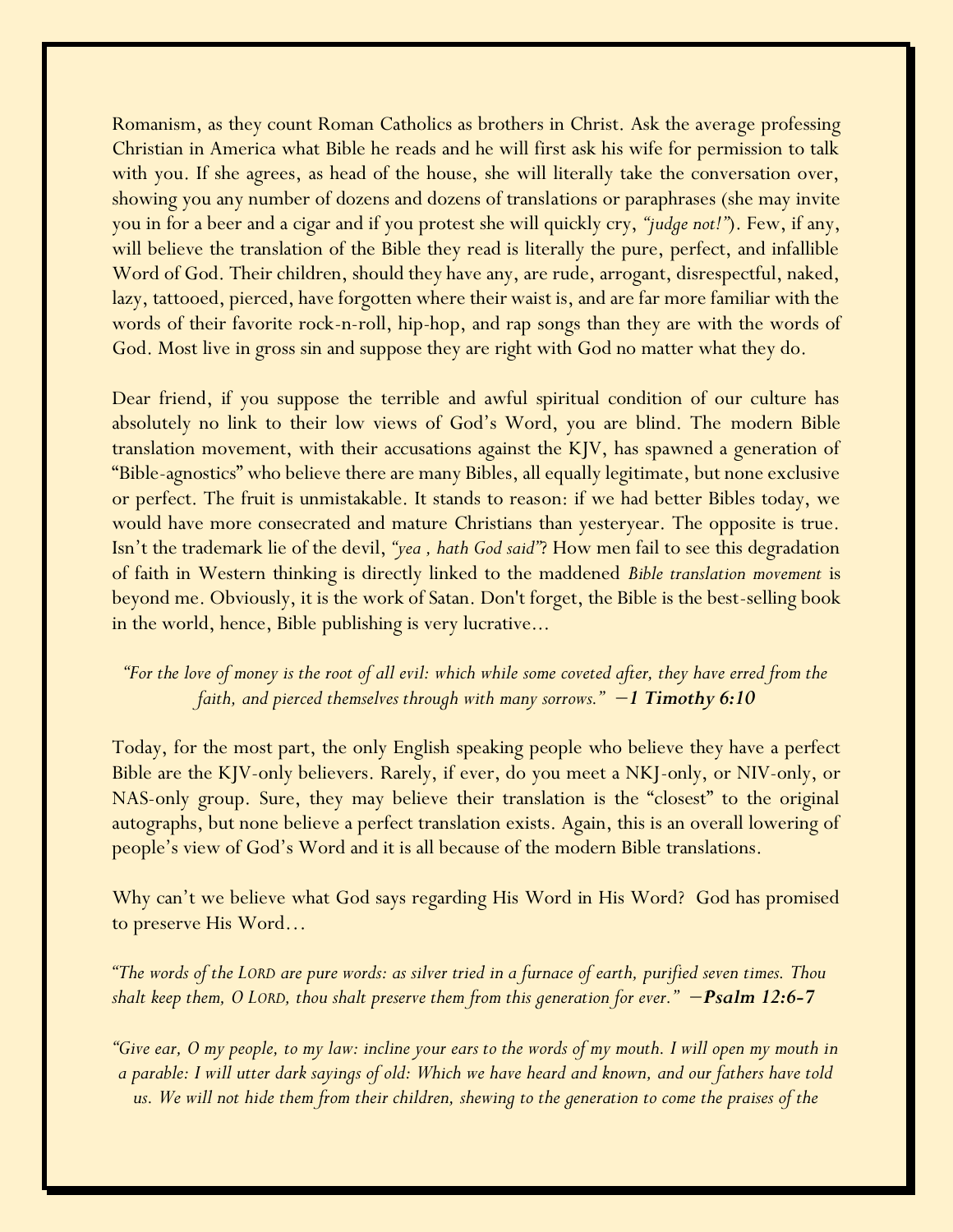*LORD, and his strength, and his wonderful works that he hath done. For he established a testimony in Jacob, and appointed a law in Israel, which he commanded our fathers, that they should make them known to their children: That the generation to come might know them, even the children which should be born; who should arise and declare them to their children: That they might set their hope in God, and not forget the works of God, but keep his commandments..." −Psalm 78:1-7*

*"He hath remembered his covenant for ever, the word which he commanded to a thousand generations." −Psalm 105:8*

*"Praise ye the LORD. I will praise the LORD with my whole heart, in the assembly of the upright, and in the congregation. The works of the LORD are great, sought out of all them that have pleasure therein. His work is honourable and glorious: and his righteousness endureth for ever. He hath made his wonderful works to be remembered: the LORD is gracious and full of compassion. He hath given meat unto them that fear him: he will ever be mindful of his covenant. He hath shewed his people the power of his works, that he may give them the heritage of the heathen. The works of his hands are verity and judgment; all his commandments are sure. They stand fast for ever and ever, and are done in truth and uprightness. He sent redemption unto his people: he hath commanded his covenant for ever: holy and reverend is his name. The fear of the LORD is the beginning of wisdom: a good understanding have all they that do his commandments: his praise endureth for ever." −Psalm 111:1-10* 

*"For ever, O LORD, thy word is settled in heaven." −Psalm 119:89*

*"Concerning thy testimonies, I have known of old that thou hast founded them for ever." −Ps 119:152*

*"I know that, whatsoever God doeth, it shall be for ever: nothing can be put to it, nor any thing taken from it: and God doeth it, that men should fear before him." −Ecclesiastes 3:14*

*"But he answered and said, It is WRITTEN, Man shall not live by bread alone, but by every word that proceedeth out of the mouth of God." −Matthew 4:4*

*"Think not that I am come to destroy the law, or the prophets: I am not come to destroy, but to fulfil. For verily I say unto you, Till heaven and earth pass, one JOT or one TITTLE shall in no wise pass from the law, till all be fulfilled." −Matthew 5:17-18*

*"Heaven and earth shall pass away, but my words shall not pass away." −Matthew 24:35*

*"If he called them gods, unto whom the word of God came, and the scripture cannot be broken…" 0000000000000000000000000000000000000000000000000000000000000−John 10:35*